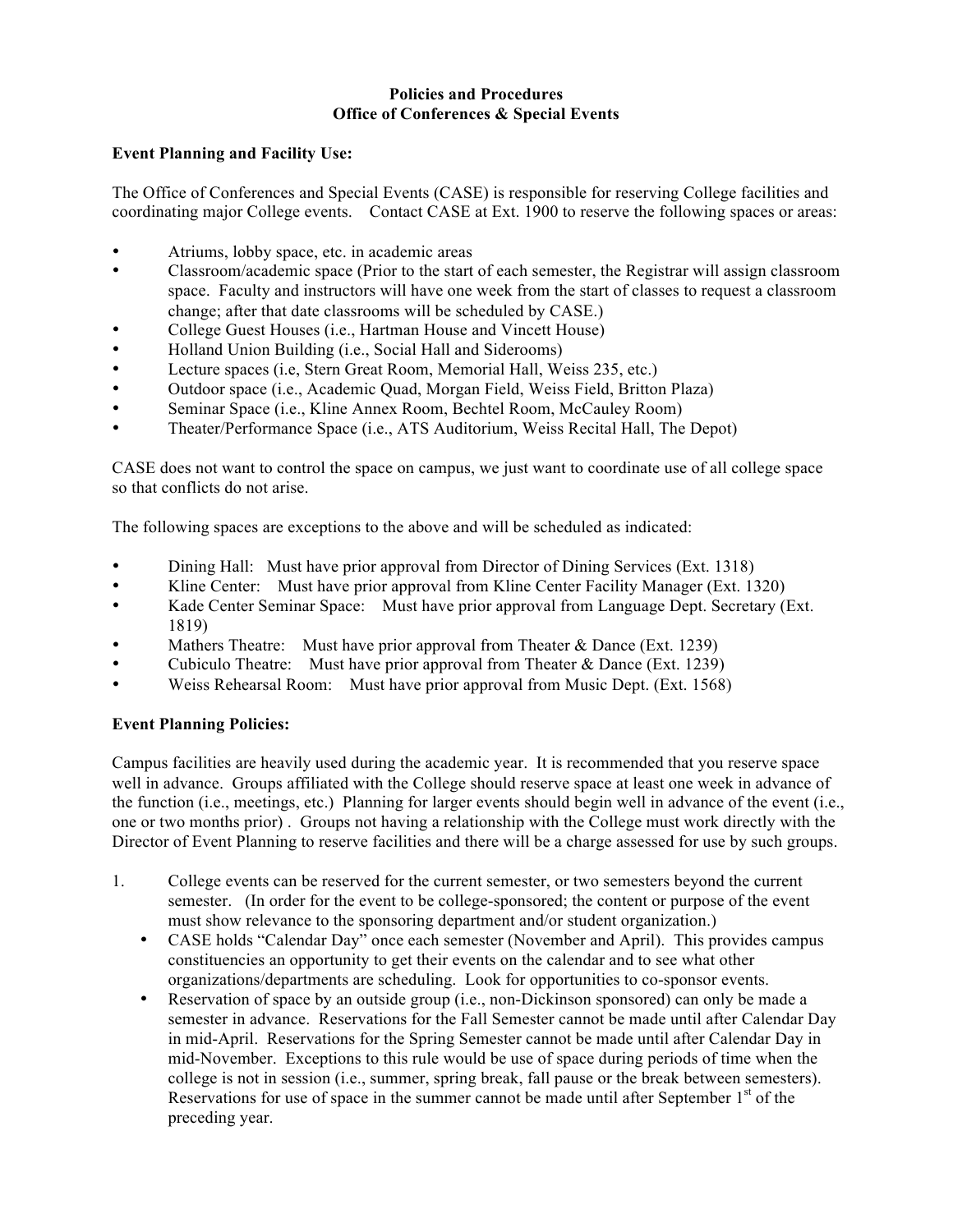- If reserved at least one semester prior to the event, and prior to Calendar Day, no event, meeting, etc. can be scheduled against anything determined to be an All-College Event (i.e., Commencement Weekend, Orientation Weekend, Public Affairs Symposium, Springfest, Fallfest, Priestley Award or All-College Formal).
- Events may be put on a "tentative hold" prior to confirmation. The "tentative hold" will remain in place for one week from the date of the original request. After one week, the hold will be released without notification to the requester.
- No two major all-College events may be scheduled on the same evening, at the same time (athletic events excluded). Events will not be scheduled so as to cause conflict due to their location. When two events are scheduled for the same evening, every attempt will be made to arrange facilities for both groups. Event priorities are as follows: scheduled classes, special events (i.e. Homecoming/Family Weekend, Commencement, etc.), events scheduled in advance and routinely scheduled events.
- No student class, club or organization sponsored social or co-curricular event will be scheduled during exam periods or study days.
- Use of College facilities is a privilege contingent upon adherence to all College policies and regulations. Violation of these policies may result in cancellation of an event or refusal for future reservations.
- When organizations fail to contact CASE to cancel an event, they have prohibited anyone else from utilizing that space.
- 2. Information regarding a set-up and audio/visual requests must be made at least one week (7 days) prior to the date of the event. Set-ups are normally available to College groups without charge, however, demands for unusual set-ups or for equipment that is not available at the College could result in a service charge.
	- Set-ups are required 7 days in advance because Facilities Management and Dining Services must schedule employees that far in advance to accommodate all set-ups on campus; and Events Support must schedule staff and equipment that far in advance to accommodate all set-ups on campus. We have limited staff and equipment in Events Support.
	- Determine what kind of set-up do you need: rows of chairs (classroom style); banquet style (rounds); conference style (tables in a square or rectangle shape with chairs around the perimeter); theatre style (fixed seating in rows).
	- Determine what your audio/visual requirements are: microphones (mics on podiums, standing mics, handheld mics, lapel mics), data projection (with or without sound), video projection; etc. Please remember that audio/visual support is not possible in all venues on campus. NO CONTRACT WITH A TECHNICAL RIDER SHOULD EVER BE SIGNED WITHOUT THE WRITTEN APPROVAL OF STAFF IN EVENTS SUPPORT. If a contract is signed and equipment is promised that Events cannot provide; the sponsoring organization will be solely responsible for providing that equipment at their cost.
- 3. Dining Services can provide a full array of catering services for your event. Catering requests for smaller events (coffee breaks, refreshments, etc.) require a five-day minimum notice and major events (banquets, dinners, picnics, etc.) require a ten-day minimum notice.
	- Their Catering Brochure is available on line.
	- Individuals, departments, clubs and other organizations are not permitted to cater/bring food and beverages into Dickinson College spaces that must be reserved in advance. (This does not apply to employee lunches within office space, or Exceptions outlined below.) Dining Services reserves the right of first refusal for all food served at Dickinson College. That policy has been established for the following reasons:
		- o To minimize potential liability. All providers of food services face the possibility of food and beverage-borne illnesses. Food and beverages prepared and served by the Dickinson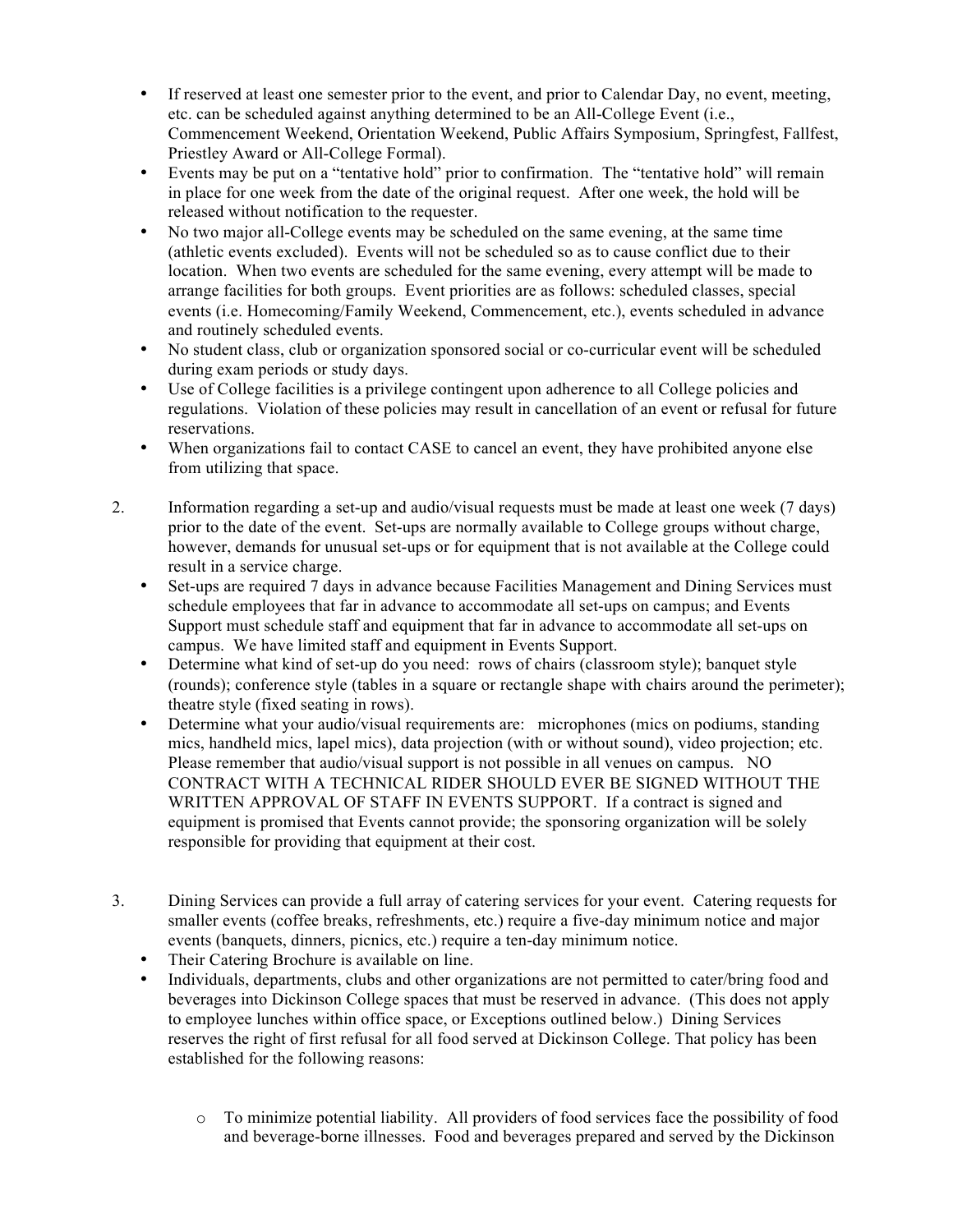College Dining Services meet or exceed industry standards in shipping, receiving, storage, preparation and holding to reduce the change of contaminated or mishandled products being served. Limiting the preparation and serving of food and beverages to the Dickinson College Dining Services is in the best interests of both the users of these facilities and the College.

- o To keep board charges and on-campus food and beverage prices at a minimum. Dining Services has a responsibility to establish policies that serve the interests of the student body and of the entire College community. This policy contributes to keeping prices charged to the community low by spreading costs over as high a volume of business as possible.
- o To maintain a positive public image. Those attending functions and activities at Dickinson College generally assume that the College provides the food and beverages served. The quality of food and beverages provided is a major factor in projecting a positive image of Dickinson to the users of its facilities. Dickinson College Dining Services has the personnel, experience, knowledge, facilities and equipment to offer high-quality services.
- o To cover all costs associated with food and beverage services. Clean up and related costs are incurred each time food and beverages are served. These costs are included in the pricing structure of food furnished by Dickinson College, but may be shifted to the College by outside caterers. This policy places the costs of facility use on the groups or individuals sponsoring the event rather than the entire College community.
- o To insure that food not consumed at an event remains the property of Dickinson College. Health and safety issues mandate that the College assume responsibility for and have control over unused food and beverages.

Exceptions of this policy:

- o Exceptions allowing outside caterers to serve food or beverages on campus will be made by the Director of Dining Services or the Catering Manager (in their absence, any other Dining Services Manager). Such exceptions must receive written approval from the Director of Dining Services in advance of the event. The following information must be provided in writing and filed in the Director's office before approval will be given for using an outside caterer rather than the Dickinson College Dining Services:
	- o Sponsoring group and name/type of event
	- o Date and location of event
	- o Name and address of caterer
	- o Certificate of insurance provided by Caterer to CASE
	- o Supplies delivered (e.g., utensils) and/or items to be served
	- o Specifics regarding shipping, receiving, storage and handling of products
	- o Arrangements for preparation, service and clean up

Outside caterers are required to follow all laws of the State of Pennsylvania regarding food handling, preparation, serving and sanitation. Additional requirements as necessary to protect Dickinson College may be imposed by the Director of Dining Services. Any person or group not following these guidelines may lose the privilege of using Dickinson College facilities and may be assessed additional charges.

- 4. Each student group, club or class must designate two people from their organization to be their contact people. Those two people will be the only ones who may request space. They will be responsible for arranging special set-ups, audio/visual needs, security, and insuring the conduct of the group, including knowledge of and adherence of College policies. They will be the only people who are able to make changes to the reservation (i.e., date change, set-up change, etc.)
- 5. The use of alcoholic beverages (without proper alcohol event registration), smoking, narcotics, and gambling of any kind are not permitted in College facilities.
	- Outside groups (non-Dickinson sponsored groups) may serve alcohol at their functions under